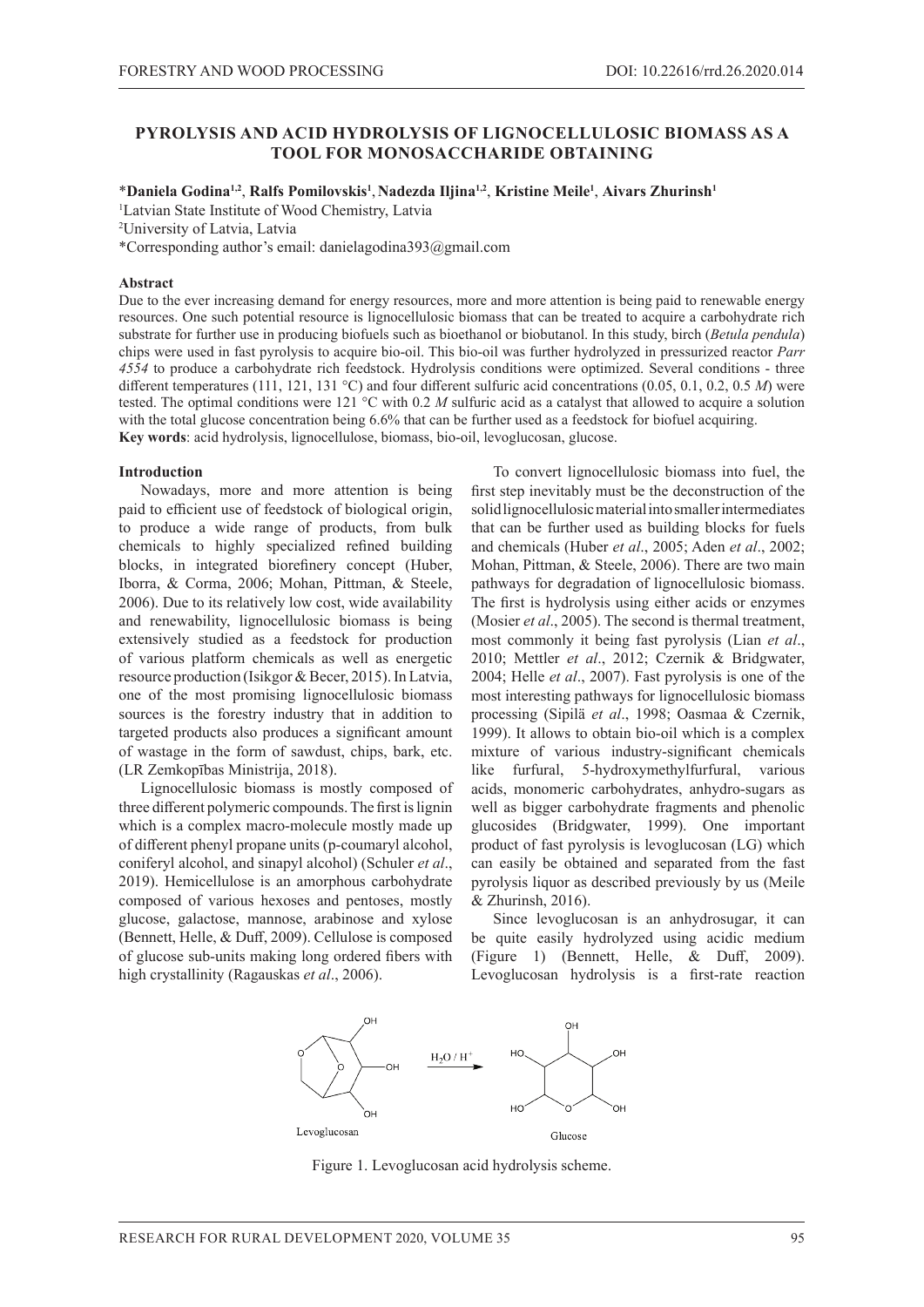since in water medium water concentration remains constant and the reaction rate is dependent only of the levoglucosan concentration (Helle *et al*., 2007). Also, this acquired bio-oil contains various phenyl glucoside type compounds that can also be hydrolyzed to release free glucose into solution. By combining fast pyrolysis and acid hydrolysis of lignocellulosic biomass it is possible to obtain a solution with a high concentration of monosaccharides that can be further used as a feedstock for production of biofuels, either bioethanol or biobutanol. In this work novel approach, incorporating both fast pyrolysis and acid hydrolysis, is being tested to produce carbohydrate rich feedstock, from lignocellulosic biomass, suitable for application of bio-fuel obtaining. The aim of this work was to obtain feedstock with a high concentration of monosaccharides that can be used as a feedstock for bio-fuel obtaining.

### **Materials and Methods**

### *Materials and chemicals*

Levoglucosan (99%), glucose (99%) and sulfuric acid (95–97%) were purchased from Merck and used without further purification. For HPLC analysis were filtered through Kinesis nylon syringe filters (0.22 μm) before HPLC analysis.

### *Samples*

The condensable pyrolysis products were obtained at LSIWC. Birch (*Betula pendula*) chips were treated with diluted sulfuric acid (2% of oven dry wood mass) and washed with deionized water. The obtained lignocellulose was ground to particle size < 2 mm. The lignocellulose was pyrolyzed in a superheated steam  $(380-420 \degree C)$  flow in an entrained flow thermoreactor,  $I_{A_1} = 10 \times SD$ after which char was separated in a cyclone, but the liquid products in a condenser.

## *Pyrolysis liquid sample acid hydrolysis*

Anhydro and oligomeric sugars in the fast pyrolysis bio-oil were hydrolyzed in pressurized reactor *Parr* **iodometric titration.** For  $\theta$  and  $\theta$  and  $\theta$  and  $\theta$  and  $\theta$  and  $\theta$  and  $\theta$  and  $\theta$  and  $\theta$  and  $\theta$  and  $\theta$  and  $\theta$  and  $\theta$  and  $\theta$  and  $\theta$  and  $\theta$  *4554* with  $H_2SO_4$  at 3 different temperatures (111; 121; To 0.1 131 °C) and 4 different acid concentrations  $(0.05, 0.1, 131)$ 0.2, 0.5 *M*). For each acid hydrolysis was conducted one parallel experiment. First sample was collected when the temperature in the reactor reached 100 °C, then next sample was collected when set temperature was reached and further with interval of 5 minutes between samples. In total 9 samples were collected per Total aldehyde content determination reaction. Since the time to reach the set temperature is  $\frac{10 \text{ and another decimal}}{T_0 2 \text{ mJ of the sample 5 mJ of } 10\% \text{ hydroxylamine}}$ different, the total reaction time is different as well for  $\frac{102 \text{ mL or its sample 5 mL or 1000}yndoxygenine}{\text{solution. } was added. After 2.5 hours, 20 mL of}$ each hydrolysis temperature.

Eq. 1. set temperature is different as well for the time is different as well for each hydrolysis temperature.

$$
W_{GLC,calc} = W_{GLC,0} + \frac{M_{GLC}}{M_{LG}}
$$
 (1)

#### *HPLC analysis*  $\overline{f}$  analysis Millipore deionized water was used. All samples was used. All samples were filtered through  $\overline{f}$  $\mathbf{F}(\mathbf{C}) = \mathbf{I}(\mathbf{C})$

Le *analysis*<br>Qualitative and quantitative measurements of C5 and C6 sugars were done using High Performance *Samples* Liquid Chromatography Equipment with Column<br>The column Thermostat, quaternary gradient pump with mobile phase degasification and refractive Index Detector (RI) (*ECOM*, Czech Republic). For the separation of LG and glucose HPLC Sugar SP0810 column (7 μm, 8 mm x 300 mm) (Shodex, Japan) was used. The column temperature was 80  $^{\circ}$ C and the mobile phase was Millipore deionized water (Direct  $-Q$  3UV 18.2 M $\Omega$  cm<sup>-1</sup> 25 °C) with flow rate 0.5 mL min<sup>-1</sup>. Injection volume was 20 µL. Refractive index detector cell temperature was  $55^{\circ}$ C.  $\frac{1}{100}$  sugars were done using righ Performance *Samples*

Hydrolyzed pyrolysis liquid samples were neutralized with barium carbonate for  $24$  h, then diluted with deionized water and filtered through Kinesis nylon syringe filters (0.22 μm) before analysis. *HPLC analysis HPLC analysis*  $\cos$  and  $\sin$  and  $\cos$   $(0.22 \mu \text{m})$  before analysis.

Millipore deionized water was used. All samples sample solution replicates. Trueness was characterised  $P$  partial validation was performed in accordance to ratuar vanuation was performed in accordance to<br>EuraChem method validation guidelines (Magnusson Eurachem method vandadon guidennes (*Magnusson*<br>& Örnemark, 2014). Tests were done to evaluate the repeatability and trueness of the optimal HPLC method with the Sugar SP0810 column. Repeatability was 55 °C. characterised by the relative standard deviation of six sample solution replicates. Trueness was characterised by the recovery of LG and glucose standard in hydrolyzed pyrolysis liquid samples spiked with 1.0 and 2.0 mg·mL<sup>-1</sup> of LG and glucose. Limit of detection (LOD) and limit of quantification (LOQ) was calculated based on the standard deviation (SD) of four standard solution measurements by Eq.2. and 3, respectively. SP0810 column (7 μm, 8 mm x 300 mm) (*Shodex,* Japan) was used. The column temperature was 80 °C and the SP0810 column (7 μm, 8 mm x 300 mm) (*Shodex,* Japan) was used. The column temperature was 80 °C and the Partial validation was performed in accordance to achem method vandation guidelines (Magnusson<br>Superior Catalogue

$$
LOD = \frac{3.3 \times SD}{slope} \tag{2}
$$

$$
LOQ = \frac{10 \times SD}{slope} \tag{3}
$$

### *Wet chemistry methods of analysis* Wet chemistry methods of analysis<br>
<u>Wet chemistry methods of analysis</u> *Wet chemistry methods of analysis*

 $\frac{C6 \text{ total sample}}{A}$  to the fast product sugar content determination with The same that 40 ° for 4.5 hours. After that 40 ° for 4.5 hours. After that 5 metal 4.5  $\mu$ date was added. After that 5 metal was added. After that 5 metal was added. After the same of 10% and 4.6 metal was added. After t iodometric titration.

 $\frac{1}{2}$  of  $\frac{1}{2}$  and  $\frac{1}{2}$  and  $\frac{1}{2}$  and  $\frac{1}{2}$  and  $\frac{1}{2}$  and  $\frac{1}{2}$  and  $\frac{1}{2}$  and  $\frac{1}{2}$  and  $\frac{1}{2}$  and  $\frac{1}{2}$  and  $\frac{1}{2}$  and  $\frac{1}{2}$  and  $\frac{1}{2}$  and  $\frac{1}{2}$  and  $\frac{1}{2}$  an  $\frac{0.5 \text{ m}}{2}$ . For each actually dividend the collected hours. After that 5 mL of 10% ammonium molybdate parameter experiment. First sample was conected<br>that the temperature in the reactor reached 100 °C was added. After 15 min 1 mL of acetic acid and 1 mL In the temperature in the reactor reached 100 °C,  $\frac{10\%}{10\%}$  potassium iodide was added. After 15 min the To 0.1 g of the sample 0.2 mL of 15% sulfuric acid and 1 mL of 0.2 *M* sodium periodate solution was solution was tittered with 0.1 *M* sodium thiosulfate in the presence of starch as an indicator.

Total aldehyde content determination.

Theoretical glucose content was calculated by  $\frac{2\text{ PDOH}}{1 \text{ M KOH}}$  samples were collected with in the reaction reaction was collected with<br>
The reaction of the reaction of the reaction of the reaction of the reaction of the reaction of the reaction o To 2 mL of the sample 5 mL of 10% hydroxylamine solution was added. After 2.5 hours 20 mL of 0.1 *M* KOH solution.

and refractive Index Detector (RI) (*ECOM*, Czech Republic). For the separation of LG and glucose HPLC Sugar

 (1) was added, and the sample was titrated with 0.1 *M* To 1 mL of the sample  $\sim$  20 mL of deionized water KOH solution.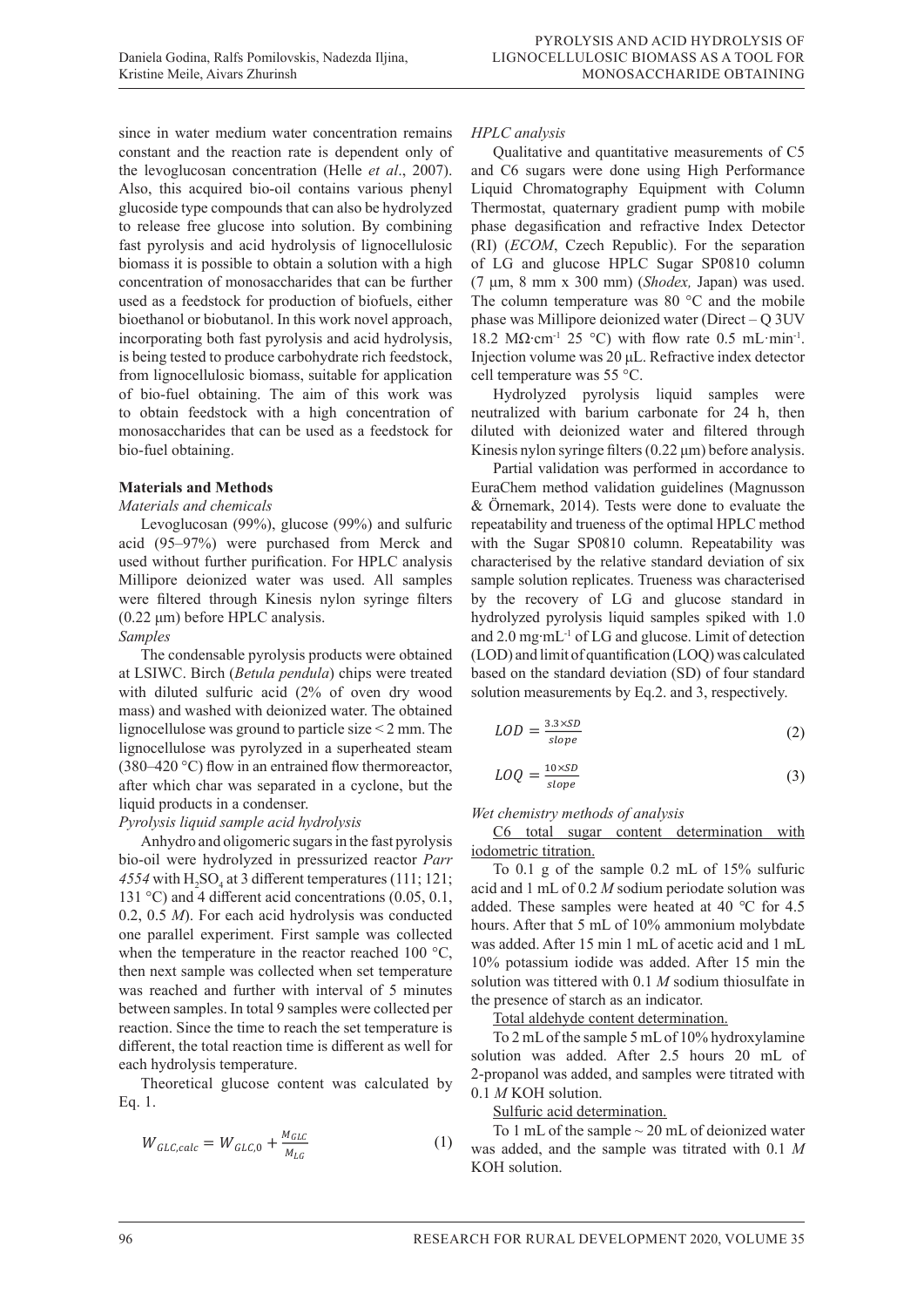### Total solid residue determination.

About 15 mL of the sample was weighted, and the sample was heated at 103 °C until constant mass LOD was 0.04 mg·mL<sup>-1</sup> and  $LOQ - 0.11$  mg·mL<sup>-1</sup>. was reached. The result was determined as the mass difference.

## $Results$  and Discussion

*samples* res see the analysis of the HPLC-RI method was developed using the state and the column as well as well as par<br>Samples Sugar Show September Superature optimization for acid hydrolysis.

To determine levoglucosan and glucose concentration changes in the pyrolysis liquid sample during acid hydrolysis process, an HPLC-RI method acid catalyst in solution was  $0.2$  *M*. Wet chemistry was developed using *Shodex* Sugar SP0810 column methods of analysis of completely hydroglucose 93.1% with state 93.1% with state 93.1% with state 93.1% with state 93.1% with state 93.1% with state 93.1% with state 93.1% w as well as partially validated. Repeatability expressed shows (Tabl The calculate standard deviation for LG was 9% but with increase of temperature, small increase of total and LO for glucose was 5%. Trueness was evaluated at two mg∗m different levels done in triplicate. When the sample with hydrolysis *done* in triplicate. was spiked with 1.0 mg⋅mL<sup>-1</sup> of LG and glucose, the Aldehydes in solution with increased temperature recovery of LG was 103.5% with standard deviation of 1.5%, but for glucose  $94.9\%$  with standard deviation of 1.5%, respectively. When the sample was spiked  $\blacksquare$  According to the HPLC-RI data (Figure 2), the with 2.0 mg⋅mL<sup>-1</sup> of LG and glucose, the recovery of reaction rate of levoglucosan hydrolysis increases LG was  $91\%$  with standard deviation of 1%, but for with the increase of temperature, with the highest rate glucose 93.1% with standard deviation of to determine revogates and and graces. This may alloc different temperatures were tested concentration changes in the pyrolysis liquid sample (111, 121 and 131 °C), but the concentration of sulfuric glucose 93.1% with standard deviation of  $\qquad \qquad$  at 131 °C. At 111 °C hydrolysis rate of levoglucosan during acid hydrolysis process, an 111 EC-KI memod acid catalyst in solution was 0.2 m. wet chemistry<br>The spike of Lord and glucose, the recovery and glucose, the recovery of Lord and the record of Lord glucose,

1.2%. Linearity was tested within the range from was 0.05 % min<sup>-1</sup>, at 121 °C it was 0.09% 1 0.2 to 15.0 mg⋅mL<sup>-1</sup>.

The calculated LOD for levoglucosan was 0.07 mg∙mL-1 and LOQ was 0.2 mg∙mL-1 but for glucose LOD was 0.04 mg⋅mL<sup>-1</sup> and LOQ – 0.11 mg⋅mL<sup>-1</sup>.

*Parameter optimization of pyrolysis liquid sample acid hydrolysis* 

HPLC-RI analysis of hydrolyzed pyrolysis liquid sulfuric acid concentration. Acid hydrolysis optimized parameters for pyrolysis liquid sample, were reaction temperature and the used sulfuric acid concentration.

The Temperature of the temperatures were tested<br>To determine levoglucosan and glucose Initially three different temperatures were tested acid catalyst in solution was 0.2 *M*. Wet chemistry methods of analysis of completely hydrolyzed samples shows (Table 1) that, when performing hydrolysis with increase of temperature, small increase of total hexose content can be observed that can be explained with hydrolysis of phenyl-glucoside type compounds. Aldehydes in solution with increased temperature undergoes condensation reactions leading to decrease in total aldehyde content.

> According to the HPLC-RI data (Figure 2), the reaction rate of levoglucosan hydrolysis increases with the increase of temperature, with the highest rate was 0.05 %∙min–1, at 121 °C it was 0.09%∙min–1 but at 131 °C – 0.16%∙min–1. When comparing LG

> > Table 1

# **Characteristic parameters of hydrolyzed pyrolysis liquid sample at different hydrolysis temperatures (sulfuric acid concentration**  $-0.2 M$ **)**

| Hydrolysis temperature, °C | Total hexoses, % | Total solids, % | Aldehydes, % | Sulfuric acid, % |
|----------------------------|------------------|-----------------|--------------|------------------|
| (initial sample)           |                  | 7.8             |              | 0.8              |
|                            | 6.6              | 7.4             | 5.3          | 2.4              |
|                            | 6.8              | 7.3             | 5.2          |                  |
|                            |                  |                 | 5.0          |                  |
|                            |                  |                 |              |                  |



Figure 2. Levoglucosan and glucose content (%) change in time during acid hydrolysis at different temperatures.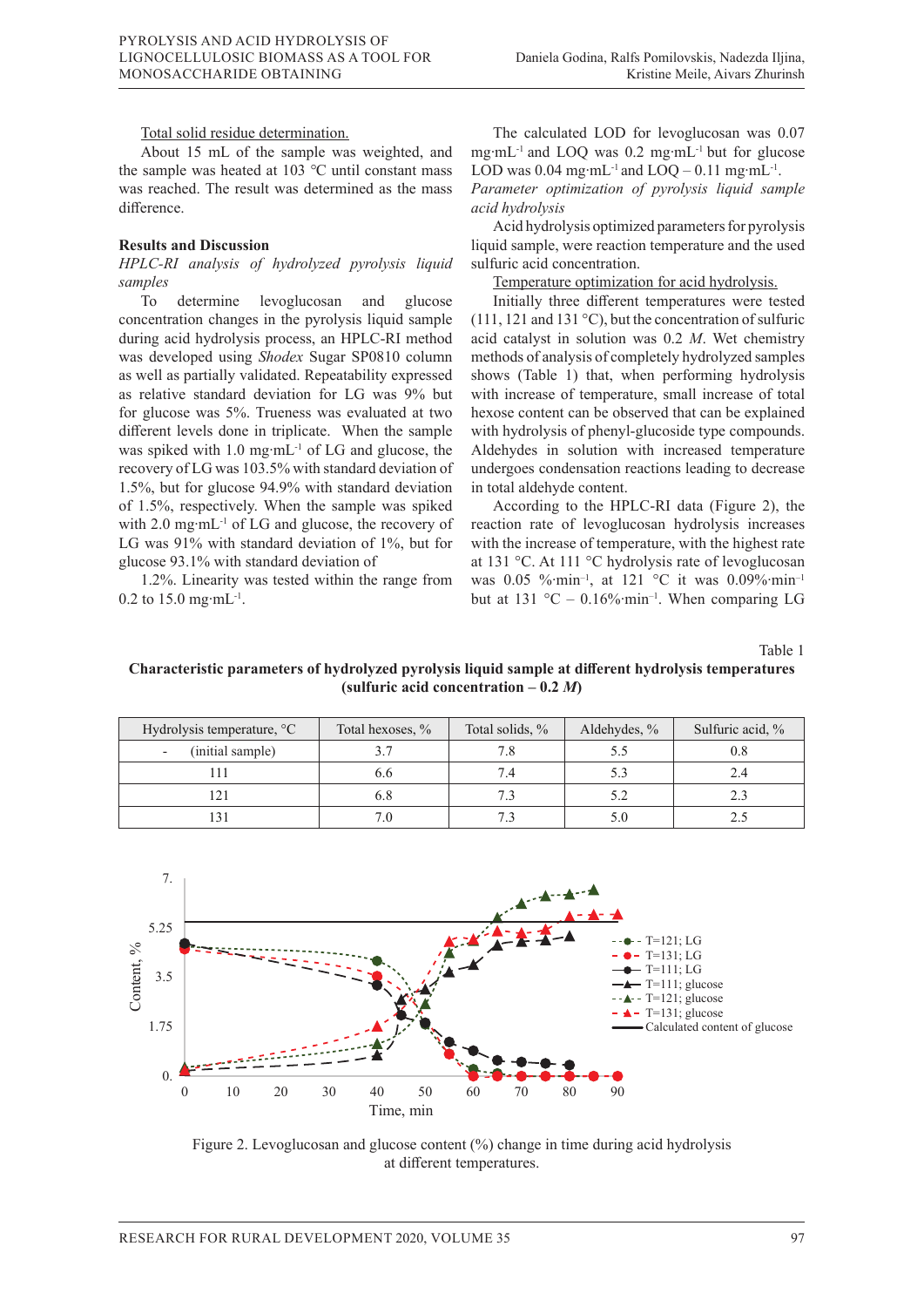

determination, it can tend to overestimate results especially if there are reducing compounds present in the sample.

Figure 3. Total hexoses content (%) change in time during acid hydrolysis at different temperatures.

content in relation to time, it is notable that at  $111 \,^{\circ}\mathrm{C}$  Hydrolysis of levoglucosan does not hydrolyse fully and reaches reaction and is dependent only on the concentration equilibrium at  $0.4\%$ , but at both temperatures -121 °C and 131 °C – after 60 minutes levoglucosan is fully hydrolyzed. After LG is fully hydrolysed, the glucose content continues to slowly increase. This hydrolysis using  $0.2$  *M* H<sub>2</sub>SO<sub>4</sub> as catalyst, it was can be observed both from HPLC results (Figure 2) determined to be highly dependent on temperature and iodometric titration results (Figure 3). When comparing obtained results with calculated glucose content in solution taking into account starting at  $131$  °C since the reaction starts, and levoglucosan concentrations of LG and glucose, it is apparent that is partially hydrolyzed, before the temperature is concentrations of LG and glucose, it is apparent that is partially hydrolyzed, before the temperature is obtained glucose concentration in solution exceeds reached. obtained gluesse concentration in solution executs<br>calculated concentration. This indicates that in addition to LG there are other glucose containing compounds in solution that are being hydrolyzed. content with increased catalyst amount at 121  $^{\circ}$ C, but These are most likely various phenolic glucosides by increasing formed in fast pyrolysis process. 121 °C and 131 °C – after 60 minutes levoglucosan unchanged for the duration of the reaction. When is fully hydrolyzed. After LG is fully hydrolysed, the calculating the rate constants of levoglucosan and iodometric titration results (Figure 3). When increasing from 0.053 min<sup>-1</sup> at 111 °C to 0.197 min<sup>-1</sup>

It must be said that although iodometric titration It that the distribution of the concentration (*Mose 2)*. This aspect is note worthy to<br>is a fast and widely used method for carbohydrate further study, as increased aldehyde concentration ca content determination, it can tend to overestimate inhibit the rate at which biofuel is produced. results especially if there are reducing compounds present in the sample. Also, this method has bigger uncertainty which can make noticing small differences between samples impossible.

This allows to conclude that in the solution there are glucose containing compounds such as oligomeric carbohydrates or phenolic glucosides that are harder to hydrolyse than LG.

Taking into account these results, for the influence of catalyst content on hydrolysis process, two temperatures were tested – 121 and 131 °C.

Hydrolysis of LG in water solution is a first-rate reaction and is dependent only on the concentration of LG, since the concentration of water remains hydrolysis using  $0.2$  *M*  $H_2SO_4$  as catalyst, it was determined to be highly dependent on temperature at 121 °C. It was unable to determine the rate constant at 131 °C since the reaction starts, and levoglucosan is partially hydrolyzed, before the temperature is reached.

Acid hydrolysis concentration optimization.

There are quite minor differences in the total hexose content with increased catalyst amount at 121 °C, but by increasing catalyst content from 0.05 *M* to 0.5 *M* there is a very prominent increase in the aldehyde concentration (Table 2). This aspect is noteworthy for further study, as increased aldehyde concentration can inhibit the rate at which biofuel is produced.

When comparing HPLC-RI obtained results at sample. Also, this method has bigger  $121 \degree C$ , the highest amount of glucose in solution was reached by using 0.2 *M* of sulfuric acid as catalyst es impossible. (Figure 4). Increase of catalyst load to 0.5 *M* decreases to conclude that in the solution there the time in which the maximum glucose concentration is reached but does not further increase the glucose content.

> When considering iodometric titration results content of total hexoses at the end of hydrolysis is practically the same between all concentrations of catalyst due to this method's limitation as described

> > Table 2

## **Characteristic parameters of completely hydrolyzed pyrolysis liquid sample using different sulfuric acid concentrations at 121 °C**

| Sulfuric acid concentration, $M$ | Total hexoses, % | Total solids, % | Aldehydes, % | Sulfuric acid, % |
|----------------------------------|------------------|-----------------|--------------|------------------|
| (initial sample)                 |                  |                 |              | $_{\rm 0.8}$     |
| 0.05                             |                  |                 | 2.9          |                  |
| 0.2                              | 6.8              |                 |              |                  |
| U.J                              |                  |                 | Q Q          |                  |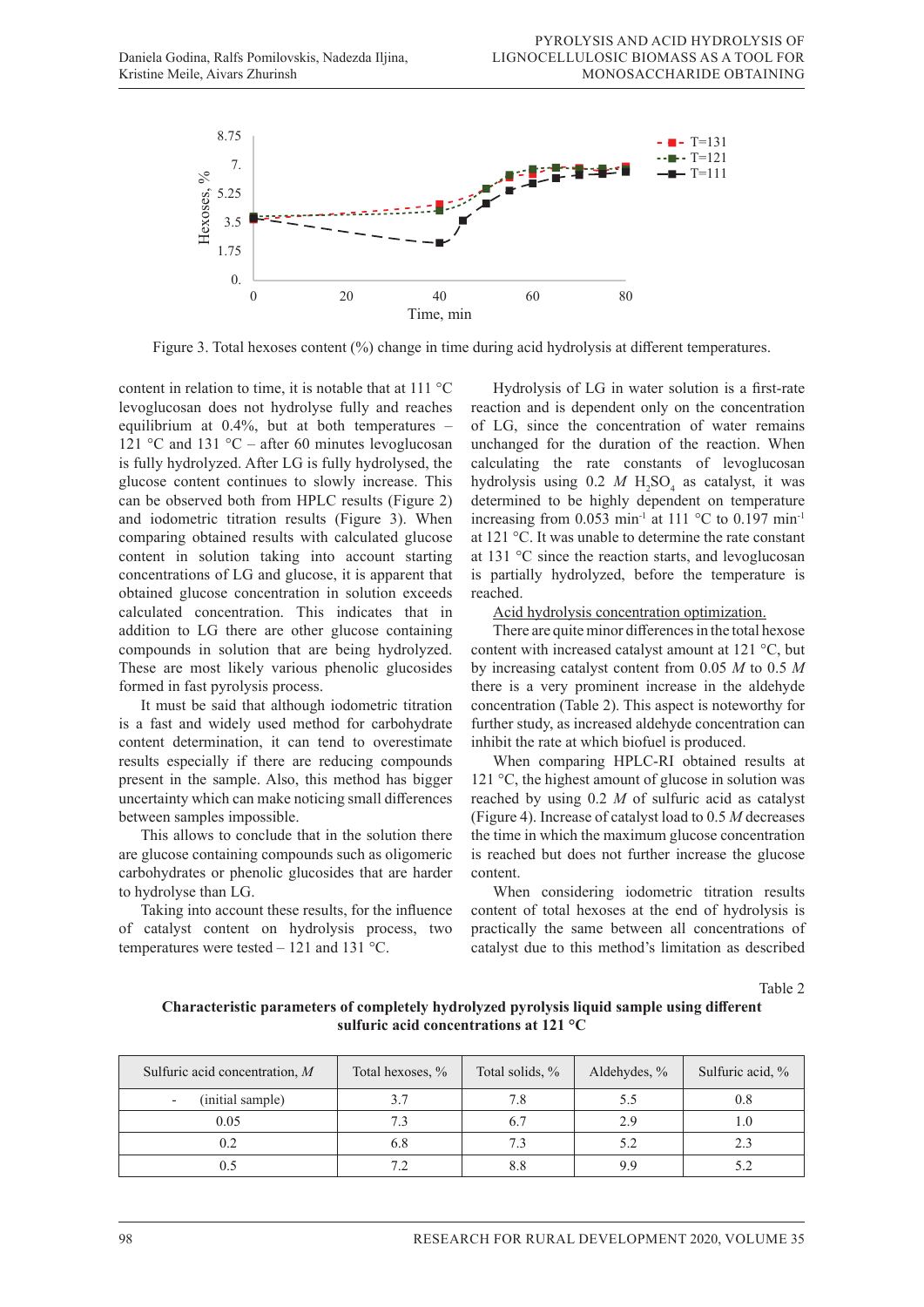

Figure 4. Levoglucosan and glucose content (%) change in time during acid hydrolysis using different sulfuric acid concentrations at 121 °C. olysis using different

previously (Figure 5). Similarly, as in HPLC-RI results, increased catalyst content decreases the time in the sample when hydrolysis is compared but does not further in the sample when hydrolysis is compared but does not further in the sample when hydrolysis is compared in which the total hexoses reach maximum but does not increase the total content at the end. Reaction rate 8 constant at this temperature was 0.056 min<sup>-1</sup>, 0.197 min<sup>-1</sup> and 0.204 min<sup>-1</sup> using catalyst with 0.05  $M$ ; 0.2 7). When compar  $M$  and 0.5  $M$  concentration respectively. These results show that increasing the catalyst concentration beyond 4 0.2 *M* does not increase the rate of levoglucosan hydrolysis. U-1<br>CO<br>Tea<br>no ric<br>U

At 131 °C, increase of catalyst concentration increases the total aldehyde concentration in the  $t_{\rm max}$  maximum glucose concentration is reached but does not further increase the glucose content.

previously (Figure 5). Similarly, as in HPLC-RI sample but does not increase the total hexoses content in the sample when hydrolysis is complete (Table 3).

At 131 °C best results were obtained using 0.2 *M* sulfuric acid as catalyst with only minor differences between both catalyst concentrations (Figures 6, 7). When comparing conditions at both  $121^{\circ}$ C and 131 °C, using 0.2 *M* catalyst, it can be observed how that increasing the catalyst concentration beyond that at 131 °C there is a more pronounced increase evoglucosan in the glucose content after levoglucosan has fully hydrolyzed. Reaction rate constant for levoglucosan At 131 °C, increase of catalyst concentration hydrolysis at 131 °C was detected to be 0.224 min<sup>-1</sup>.



different sulfuric acid concentrations at  $121 \text{ }^{\circ}$ C. Figure 5. Increase of total hexoses content (%) in time during acid hydrolysis using

Similarly, as in HPLC-Ri results, increased catalyst content decreases the time in which the time in which the time in which the time in which the time in which the time in which the time in which the time in which the tim Table 3

# lable 3<br>Characteristic parameters of the hydrolyzed pyrolysis liquid sample using different sulfuric acid minum-1, 1, 1, 0.197 minum-1 and 0.05  $\mu$  **C** concentrations at 131 °C

| Sulfuric acid concentration, $M$ | Total hexoses, % | Total solids, % | Aldehydes, % | Sulfuric acid, % |
|----------------------------------|------------------|-----------------|--------------|------------------|
| (initial sample)                 |                  |                 | 5.5          |                  |
|                                  |                  |                 |              |                  |
|                                  |                  |                 |              |                  |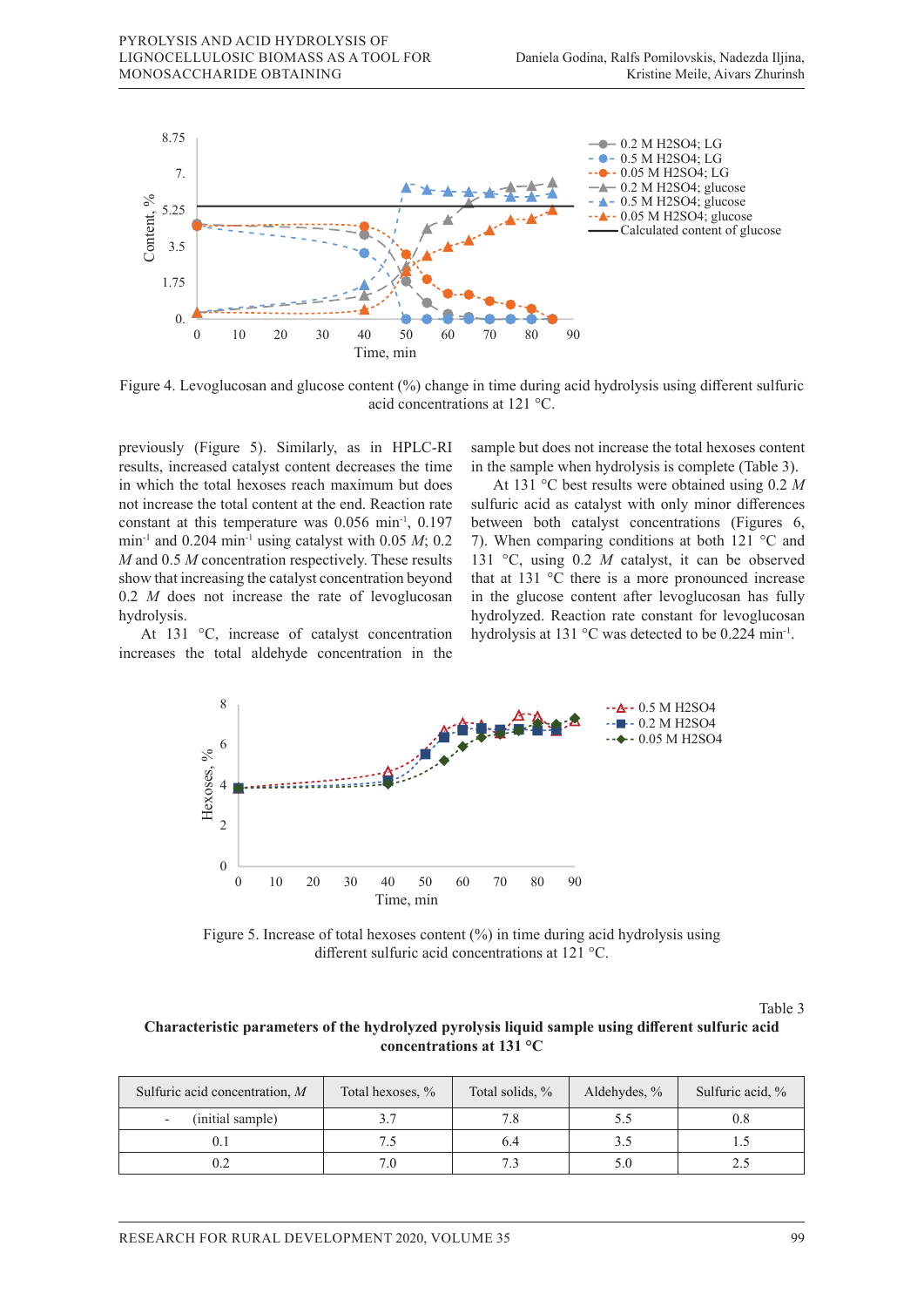

 $F(x, \alpha)$  content ( $\alpha$ ) change in time during activities using activities using different sulfurical hydrolysis using different sulfurical hydrolysis using different sulfurical hydrolysis using different sulfurical hydrol Figure 6. Levoglucosan and glucose content  $(\%)$  change in time during acid hydrolysis using different sulfuric acid concentrations at 131 °C.



exoses content  $(\% )$  in time Figure 7. Increase of total hexoses content  $(\%)$  in time during acid hydrolysis using different sulfuric acid concentrations at 131 °C.

### **Conclusions**

- 1. For the purpose of this study, a method for conditions, the total glucose concentration in the determining glucose and levoglucosan content sample after hydrolysis was 6.6% that exceeds in hydrolyzed bio-oil samples were adapted and partially validated in accordance to EuraChem method validation guidelines. All analytical parameters of the obtained method analytical parameters were in acceptable range allowing to combining fast pyrolysis with acid hydrolysis it is conclude that this method is fit for the purpose. parameters of the obtained method analytical 3. Obtained results allows us to conclude that by conclude that this method is fit for the purpose. possible to transform lignocellulosic biomass into
- 2. Optimal condition for obtaining maximal glucose content from bio-oil samples was  $121^{\circ}$ C with  $0.2 M$  $\frac{1}{1}$

**Conclusions** contains a sulfuric acid as a catalyst. Using above mentioned conditions, the total glucose concentration in the sample after hydrolysis was 6.6% that exceeds calculated glucose amount of 5.5% meaning in addition to LG there are other sources of glucose being hydrolyzed in these conditions.

parameters were in acceptable range allowing to combining fast pyrolysis with acid hydrolysis it is a form suitable for use in biofuel obtaining.

### hydrolysis was 6.6% that exceeds calculated glucose amount of 5.5% means of 5.5% means in addition to LG there are othere are othere are othere are othere are othere are othere are othere are othere are othere are othere a  $f_{\text{cusp}}$  calculated glucose amount of  $\frac{1}{\sqrt{2}}$ .55% means and  $\frac{1}{\sqrt{2}}$ **References**

- **References**<br>Aden. A.. Ruth. M.. Ibsen. K.. Jechura. J.. Neeves. K.. She Lukas, J. (2002). National Renewable Energy Laboratory, Golden, CO, NREL/TP-510-32438. 3. Aden, A., Ruth, M., Ibsen, K., Jechura, J., Neeves, K., Sheehan, J., Wallace, B., Montague, L., Slayton, A., &
	- Bennett, N.M., Helle, S.S., & Duff, S.J. (2009). Extraction and hydrolysis of levoglucosan from pyrolysis **References** oil. *Bioresour. Technol*. 100(23), 6059–6063. DOI: 10.1016/j.biortech.2009.06.067.
- Bridgwater, A.V. (1999). Principles and practice of biomass fast pyrolysis process for liquids. J. Anal. Appl.  $Pyrolysis. 51(1-2), 3-22. DOI: 10.1016/S0165-2370(99)00005-4.$
- Czernik, S., & Bridgwater, A. (2004). Overview of applications of biomass fast pyrolysis oil. Energy Fuels.  $18(2)$ , 590–598. DOI: 10.1021/ef034067u. oil. *Bioresour. Technol*. 100(23), 6059–6063. DOI: 10.1016/j.biortech.2009.06.067.